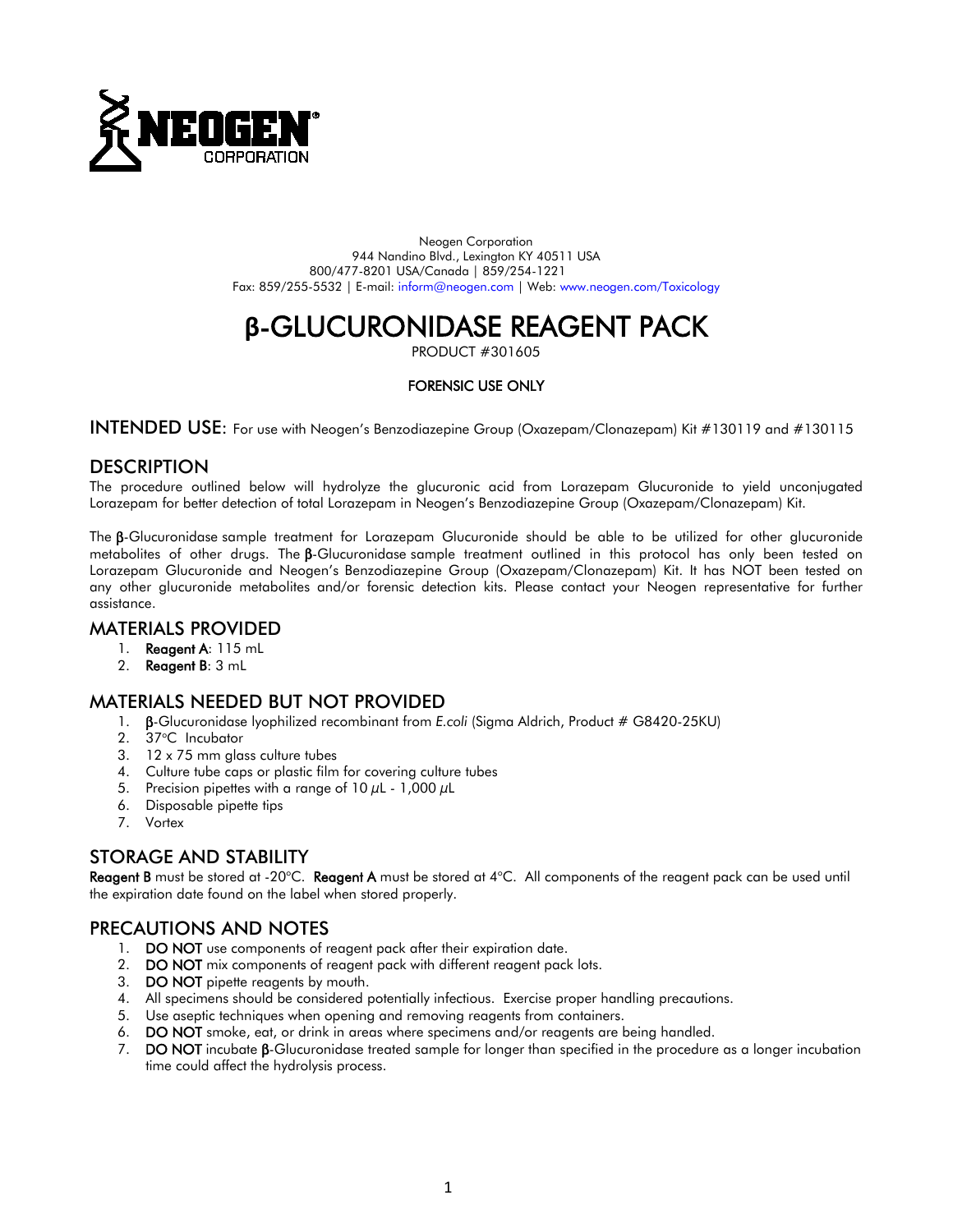## **PROCEDURE**

- 1. Reconstitute the β-Glucuronidase lyophilized recombinant using Reagent B. Sigma Aldrich Product # G8420-25KU contains 2 mg of approximately 12,500 units/mg solid. Add 2 mL of Reagent B to yield approximately 12,500 units/mL (U/mL) enzyme concentration.
- 2. Prepare the β-Glucuronidase solution concentration by diluting the reconstituted β-Glucuronidase in Reagent A to 100 U/mL. For example, to prepare 5 mL of a 100 U/mL concentration, add 40 µL of the reconstituted β-Glucuronidase to 4,960  $\mu$ L of Reagent A.
- 3. Add 500  $\mu$ L of the 100 U/mL  $\beta$ -Glucuronidase solution to 500  $\mu$ L of the sample.
- 4. Cover the top of the test tube with plastic film or a culture tube cap and briefly vortex for 5 seconds.
- 5. Place the covered culture tube into a 37°C incubator for 15 minutes.
- 6. After the 15 minute incubation, remove the tube from the incubator.
- 7. Follow the Test Procedure from the Benzodiazepine Group (Oxazepam/Clonazepam) kit insert.

NOTE: The sample is diluted 1:2 in the glucuronidase procedure. Take this dilution in consideration when performing your typical sample dilution before assaying. For example, if samples are typically diluted 1:10 before assaying, dilute 1:5 after the glucuronidase procedure to give a final dilution of 1:10.

### RECOVERY BEFORE AND AFTER β-GLUCURONIDASE TREATMENT



%Recovery of Lorazepam from Lorazepam Glucuronide Before and After Beta-Glucuronidase Treatment